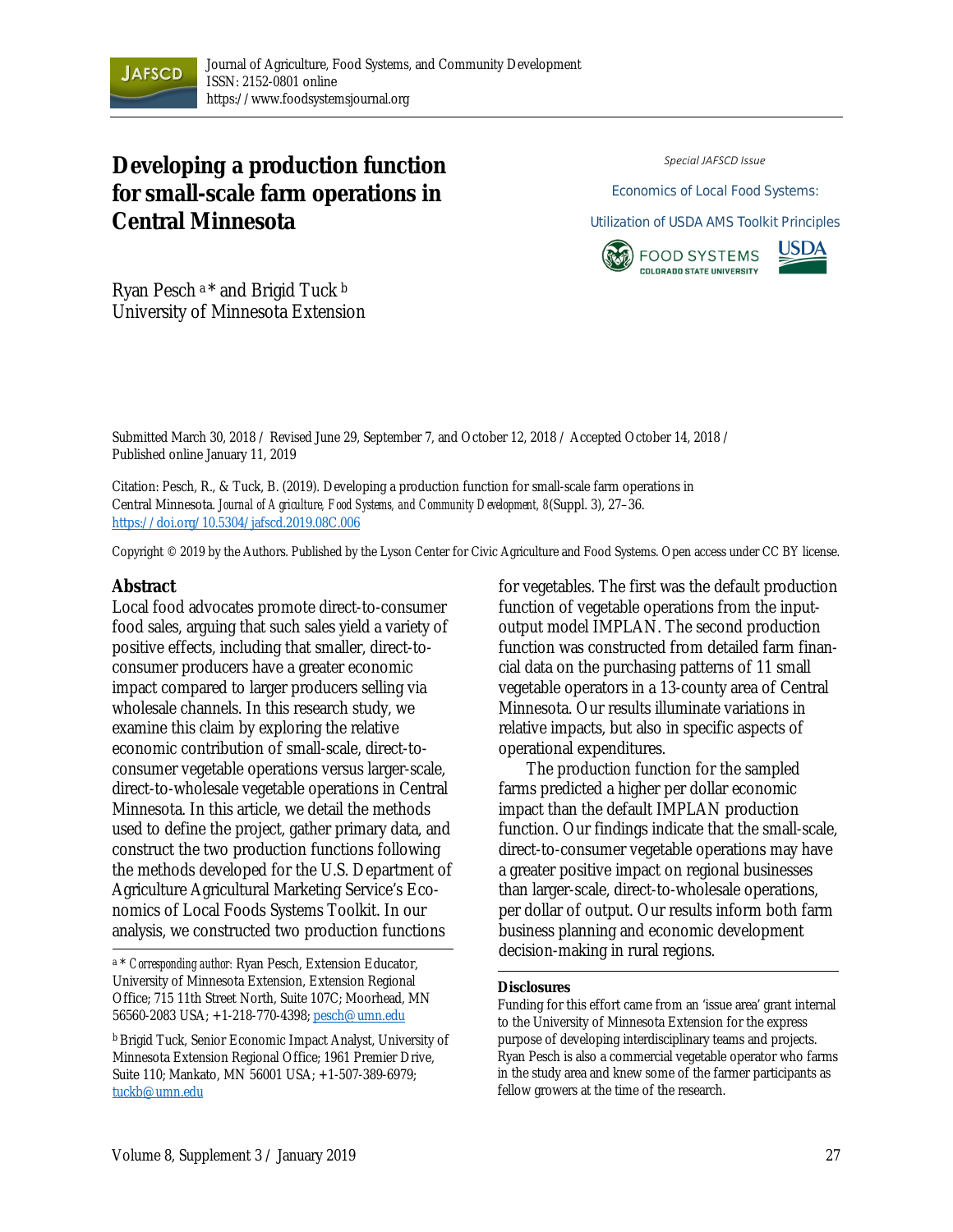# **Keywords**

Economic Impact, Input-Output Model, Local Food, Opportunity Cost, Small Farm, Specialty Crop Enterprises, Local Food Systems Toolkit

## **Introduction and Literature Review**

Measuring the economic contribution of locally sourced food has grown in importance as community leaders recognize the potential of local foods for business development and regional economic growth, particularly in rural areas (Thilmany McFadden et al., 2016). Many analysts use input-output modeling to demonstrate the economic value of local foods, an approach that relies on a set of theories and assumptions (Miller & Blair, 2009). While input-output modeling software can be relatively straightforward to run, designing an accurate theoretical model requires a careful study design and choice of assumption to best represent the sector being modeled. As the number of studies on the economic contribution of local foods has increased, some researchers have called for greater rigor and standardized methods in study design, data collection, model building, and reporting to ensure that economic impact studies in this area are both accurate and accessible (Hughes & Boys, 2015; O'Hara & Pirog, 2013). In response, the U.S. Department of Agriculture's economics of local food systems toolkit<sup>1</sup> (Thilmany McFadden et al., 2016) provides analysts with a blueprint for completing an economic contribution study.

 Our study implements best practices from the toolkit. We demonstrate a method for using advanced data collection and modeling to enhance a local foods economic contribution study. Ensuring proper study design is critical for any economic contribution study. Three key considerations for study design are a clearly defined study area, clarity about the scope, and using appropriate data in the model construction. This literature review summarizes research related to these three key areas.

 Good study design includes clearly identifying a study area. The geographic extent of an economic impact analysis can strongly influence the overall effects (Crompton, 1995). Because input-output

models only capture effects within the study area, all expenditures occurring outside the study area are leakages and do not create additional economic activity in the study area. Therefore, a larger study area, in all likelihood, will capture more spending, thus increasing the overall effect. In regional studies, the study area can, in certain cases, also decrease the overall effect. This is because businesses and operations near the edges of the study area may have a higher proportion of expenditures outside the study area, thus muting their contribution.

 Likewise, clearly defining a project's scope is also important. A number of recent economic impact studies of local foods have been focused on one portion of the local foods market, specifically the farm-to-institution marketing channel (Becot, Conner, Imrie, & Ettman, 2016) or farmers markets (Henneberry, Whitacre, & Agustini, 2009; Hughes, Brown, Miller, & McConnell, 2008). While understanding the value of a single component of the local foods market is valuable, such a study, by design, cannot generate a comprehensive measure of local foods in the region. Clearly articulating the project scope prior to analysis provides for a more proper interpretation of the results.

The use of appropriate and relevant data is also crucial to designing an economic contribution study. This is particularly relevant to studies related to local foods. Since local food economies constitute niche markets and tend to be poorly reflected in secondary data, primary data collection is critical (Thilmany McFadden et al., 2016). However, collecting detailed farm financial data, especially from local food operations, presents its own set of challenges. Since the local food movement is growing, operators may not yet have implemented recordkeeping practices and still need training on these systems and other business planning tools (Benson, Niewolny, & Rudd, 2014). The lack of recordkeeping may affect their ability and willingness to share their data. The current lack of benchmarking data may also hamper their willingness to share. While many agricultural sectors have crop budgets which reflect industry standards for spending on inputs, the local foods sector currently has

 $\overline{a}$ 

<sup>1</sup> The toolkit is online at https://localfoodeconomics.com/toolkit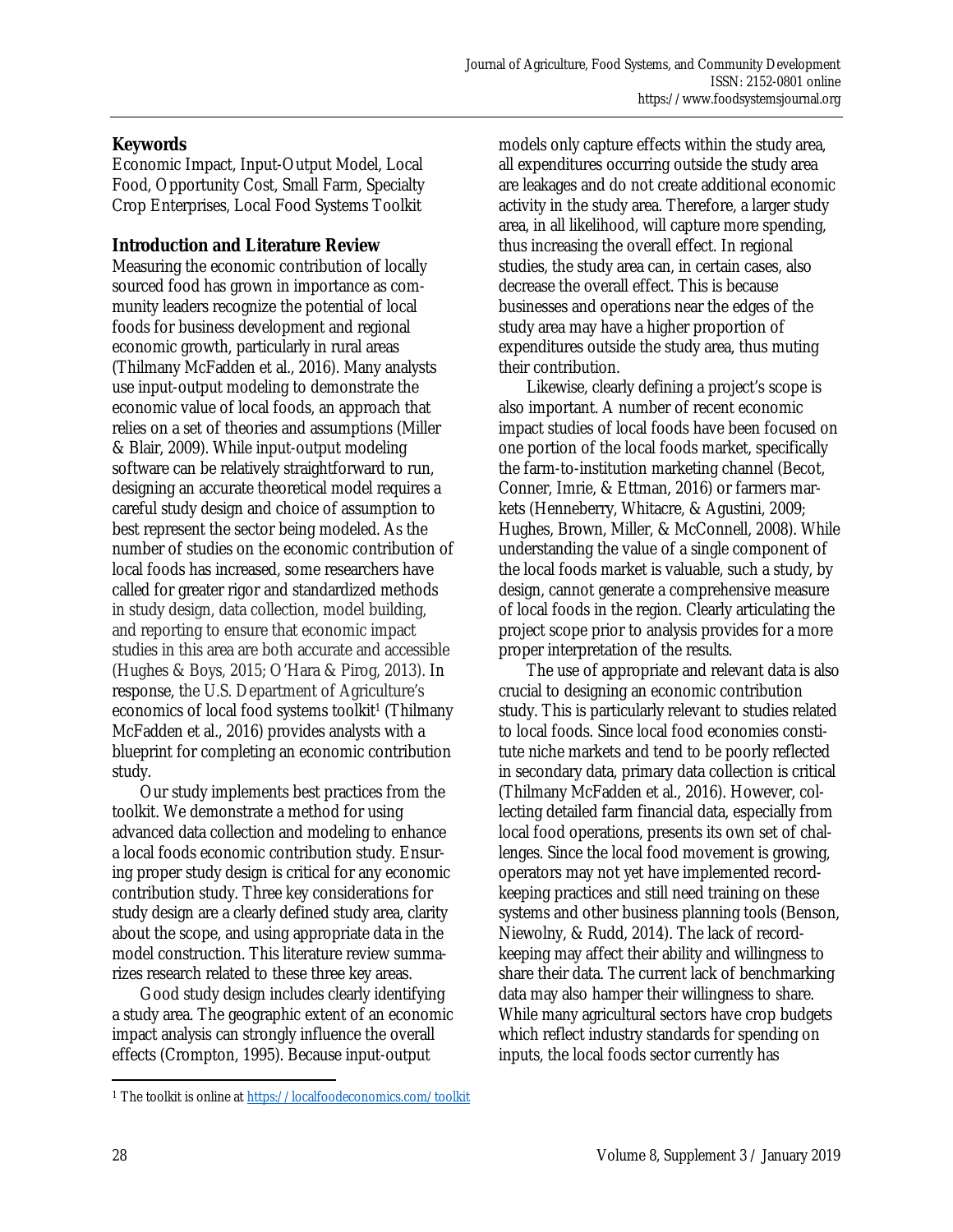relatively few resources of that nature and less uniformity in its production systems.

 The lack of accurate data on local food operations also affects the model building process. Creators of input-output models rely on national, state, and local data sources to create production functions. In recent years, many universities across the United States have explored options for improving production functions to more adequately reflect small-scale farming operations. Lazarus, Platas, Morse, and Guess-Murphy (2002) were some of the first researchers to document the differences between small-scale and large-scale swine operations. In the context of local foods, their analysis showed the importance of collecting farm finance data to revise the production function in IMPLAN (Schmit, Jablonski, & Mansury, 2013; Schmit, Jablonski, & Mansury, 2016). Their research established that small- and medium-scale farming operations have different expenditure profiles and economic impacts. A gap in research, however, is determining how those impacts differ by commodity.

 A final challenge for economic contribution studies related to local foods is reporting and sharing results. The inconsistent presentation of study results can result in diverging interpretations. The presentation of opportunity costs and the miscommunication of traditional economic impact measurements such as multipliers are major sources of inconsistency (O'Hara & Pirog, 2013). These issues partially stem from distinguishing the difference between economic contribution and economic impact (Watson, Wilson, Thilmany, & Winter, 2007). Economic contribution estimates the gross change in the economy due to an industry. The primary focus of an economic contribution study is determining the linkages between industries. Economic impact, however, measures the net change in the economy. The primary focus of an economic impact study is determining the marginal change that occurs due to an industry. To accurately measure economic impact, an analyst must examine the trade-offs happening due to an industry. In the case of local food studies, economic impact studies must account for the substitution effect. If the assumption is that food consumption does not increase and consumers buy from local

food channels rather than traditional ones (e.g., wholesale, grocery), then the analysis must account for losses to the wholesale or retail channels.

 Studies have accounted for substitution effects in a myriad of ways. Conner, Knudson, Hamm, and Peterson (2008) assumed that Michigan consumers would eat more fruits and vegetables if they were produced locally, thus negating the need to measure substitution effects. Becot et al. (2016) accounted for the substitution effect via the wholesale margin. That is, they calculated the wholesale margin and modeled it as an opportunity cost. Tuck, Haynes, King, and Pesch (2010) found differences in pricing between wholesale and locally produced foods, depending on the type of food. They modeled an increase in local food production based on the local foods market price and a decrease in wholesale purchases based on the wholesale market price.

## **Background and Approach**

In 2015, a cross-disciplinary team of University of Minnesota Extension educators and community partners began a project to assist small-scale vegetable growers in Central Minnesota. The project had several goals, including assisting growers with business planning. Another goal was to demonstrate how to modify input-output production functions to measure the economic contribution of small-scale, direct-to-consumer operations to the regional economy. The project originated via a request from a regional food hub operating in the study area. The food hub had been working with growers and wanted to support their business development. The food hub also wanted to promote the farm operations' economic contribution to regional partners and funders.

 The 13-county study area (see Figure 1) is primarily rural; only six of 13 counties contain a municipality of more than 5,000 people. Because of their distance from the Minneapolis–St. Paul metropolitan area (where half of the state's population lives), most growers in this study area are limited to serving local, rural markets. In fact, none of the 11 study participants sold farm products outside of the study area. Similar to other states in the Upper Midwest, while agriculture is a driver of the state's economy, commercial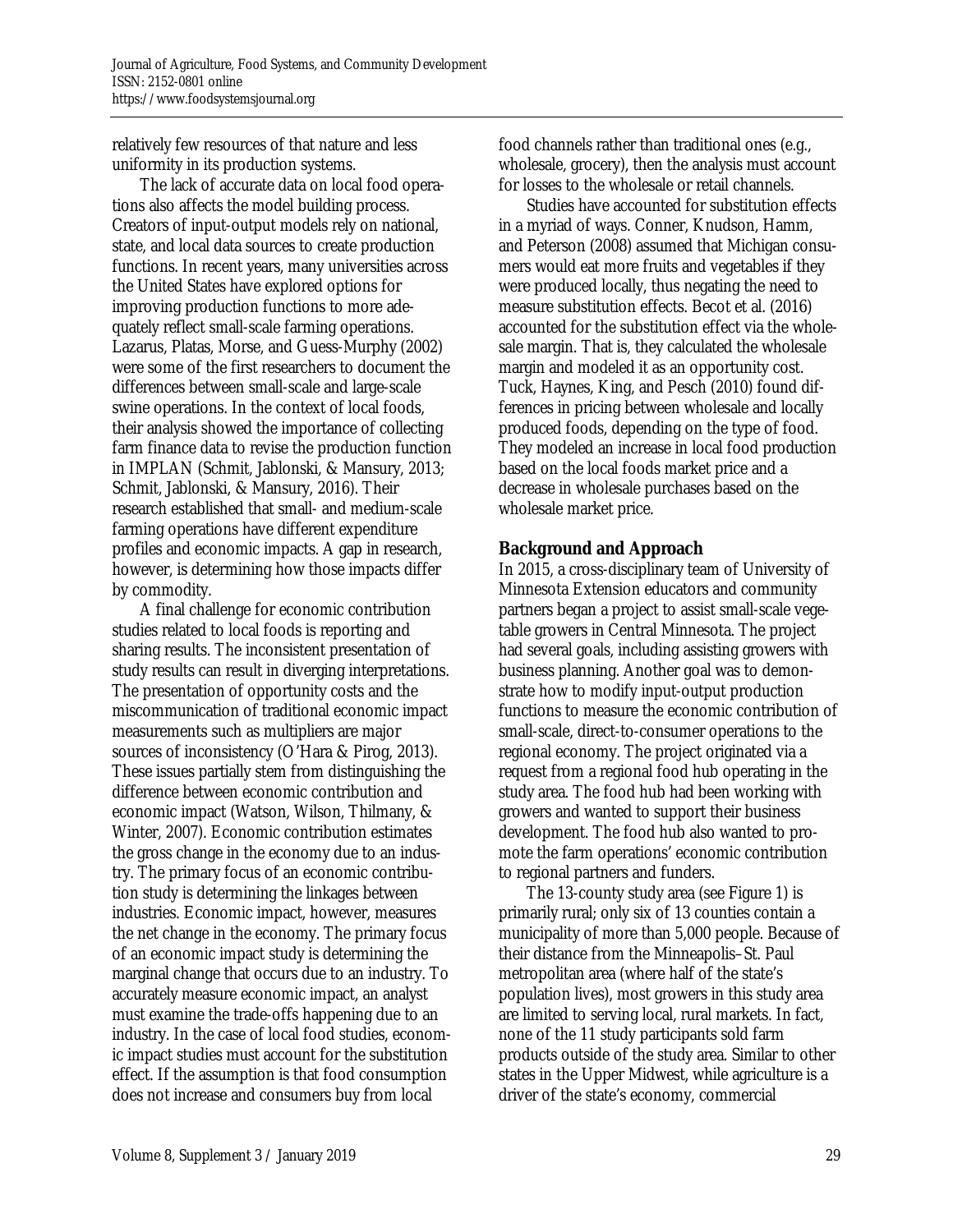

Figure 1. Central Minnesota Study Area (in blue)

vegetable production has traditionally not been a significant component of the agricultural industry. According to the 2012 Census of Agriculture, vegetable production accounted for only 0.87% of the state's 2.5 million harvested acres (1.0 million hectares). Within the region, only 2.2% of all 12,687 farms with harvested acres reported growing vegetables.

 To implement the project, Extension staff worked with a steering committee comprised of representatives from the food hub and from three not-for-profit farm support organizations. The steering committee helped define the scope of the project, assisted with recruitment, and finalized the data collection tools and processes. Extension's team included three county-based educators focused on horticulture, one farm business management educator, two community economic development educators, and one statewide specialist in economic impact analysis. The project began in 2015 with a first round of data collection. The project continued through 2017 with a second round of data collection and analysis focused on marketing costs. The results presented in this article focus on 2014 data collected in 2015.

# **Applied Research Methods**

Most studies rely on input-output models to measure the economic contribution of local foods. Input-output models trace the flow of goods and services throughout an economy. This is done by creating a transactions table, which shows all the transactions between sectors in an economy. The transactions in the table must be balanced; thus, the total output of an industry must equal total input. Inputs generally include raw goods, services, labor, taxes, rents, royalties, dividends, and profits. The transactions table only measures output and expenses in the year in which they occur. This differs from accounting practices, where depreciation is often applied and can affect results. If a farmer purchases a

new tractor, for example, the expenditure is only recorded in the year of the tractor purchase because that is when the transaction occurred.

 Once the flow is established, it is possible to measure how a change in one sector of the economy affects other sectors of the economy. This is accomplished by first creating a direct requirements table. The direct requirements table shows the fraction of total expenditures by sector for each of its inputs (otherwise known as the production function). Using matrix algebra, the direct requirements table is then transformed into the total requirements table, which details the total effect of a change in one sector of the economy.

 The initial change in the economy is the direct effect. The direct effect is applied to the total requirements table to determine the indirect and induced effects. Indirect effects are those associated with the sector's supply chain. Induced effects are associated with changes in household spending due to the changes in the sector. The direct, indirect, and induced effects together are the total (or overall) effect (Hastings & Brucker, 1993).

 There are several input-output modeling software choices available. The analysis reported here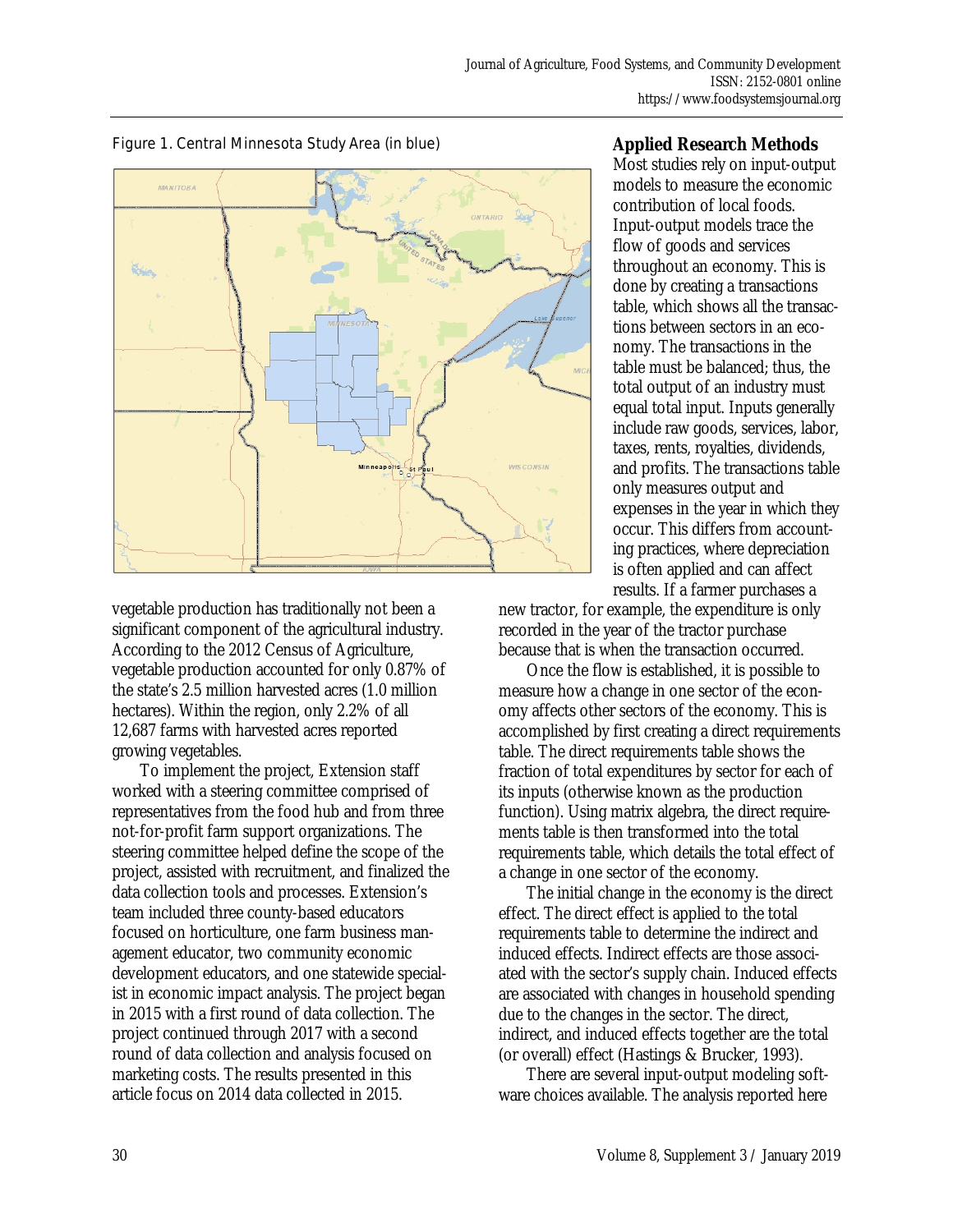uses the IMPLAN software version 3.0, the type SAM multipliers, and the 2015 dataset for the counties in the study area. IMPLAN was selected over other models because of its availability at the county level and the fact that it allows users to modify the production functions.

 To refine the production function in IMPLAN and conduct an economic contribution analysis, the research team collected detailed primary data, following methods detailed by Thilmany McFadden et al. (2016). In particular, Extension gathered three types of detailed farm financial data during inperson interviews with commercial vegetable growers in the region. The interviews typically lasted one to two hours and addressed the following:

- **Farm financial data.** Extension collected records related to the whole farm (including non-vegetable enterprises, such as dairy or crops) and the farm's vegetable enterprise in particular. The team gathered necessary financial data to complete both beginning and ending balance sheets, as well as income statements. These included revenue by enterprise, expenses by consistent categories, and all farm asset and liability values. This information was then entered into FINPACK, the University of Minnesota's farm financial software program, for subsequent analysis and for producing a financial report for each farm participant. The financial reports included balance sheets, income statements, and enterprise analyses for mixed vegetable production. Farm operators commonly supplied their Schedule F from their tax filing as a starting point; however, this form was insufficient for the purposes of calculating returns to the vegetable enterprise and generating a complete farm financial analysis.
- **Supply purchase locations.** Since our analysis specifically covered Central Minnesota, the team asked study participants which proportion of inputs was purchased within the defined boundaries of the 13 county study area.

• **Primary goals and challenges.** Since one project objective was to coach farm operators on the next possible steps for their operation based on the averages or financial benchmarks for the study group, understanding the current status and concerns of each operator was paramount. Qualitative individual information provided insight into the motivations of farm operators; this insight was helpful in subsequent on-farm coaching sessions regarding farm financials.

 The team targeted small-scale commercial vegetable operations in the 13-county study area. The project focus was on small-scale, direct-toconsumer operations. Thus, to be eligible for the projects, operations had to have fewer than 12 acres<sup>2</sup> of vegetable production. In addition, to be included, the farm operation had to engage in some type of formal, direct-to-consumer marketing process, such as vending at farmers markets, doing community supported agriculture (CSA), or selling direct to schools. Supplier lists from the regional food hub, the state's local foods marketing program, and the University of Minnesota's local foods directory provided contacts for 65 commercial vegetable operations in the region. The team then identified 62 operations that met the study criteria. Operators meeting the required criteria were asked to participate by an initial email (where available), a mailed letter one week later, and a subsequent reminder letter or email (those without an email address, such as Amish growers, had all correspondence sent via mail). The email and letter explained the research purpose, selection criteria, voluntary nature of the study, confidentiality of the data, and expectations for participation. Our correspondence also offered a US\$75 honorarium for participation. The regional food hub operator, a member of the advisory team, reached out to all 25 food hub vegetable suppliers via phone, email, and in-person communications after the recruitment materials were sent to personally invite potential participants. One member of the project team followed up by phone with participants who expressed interest and arranged for meeting times

 $\overline{a}$ 2 1 acre=.44 hectare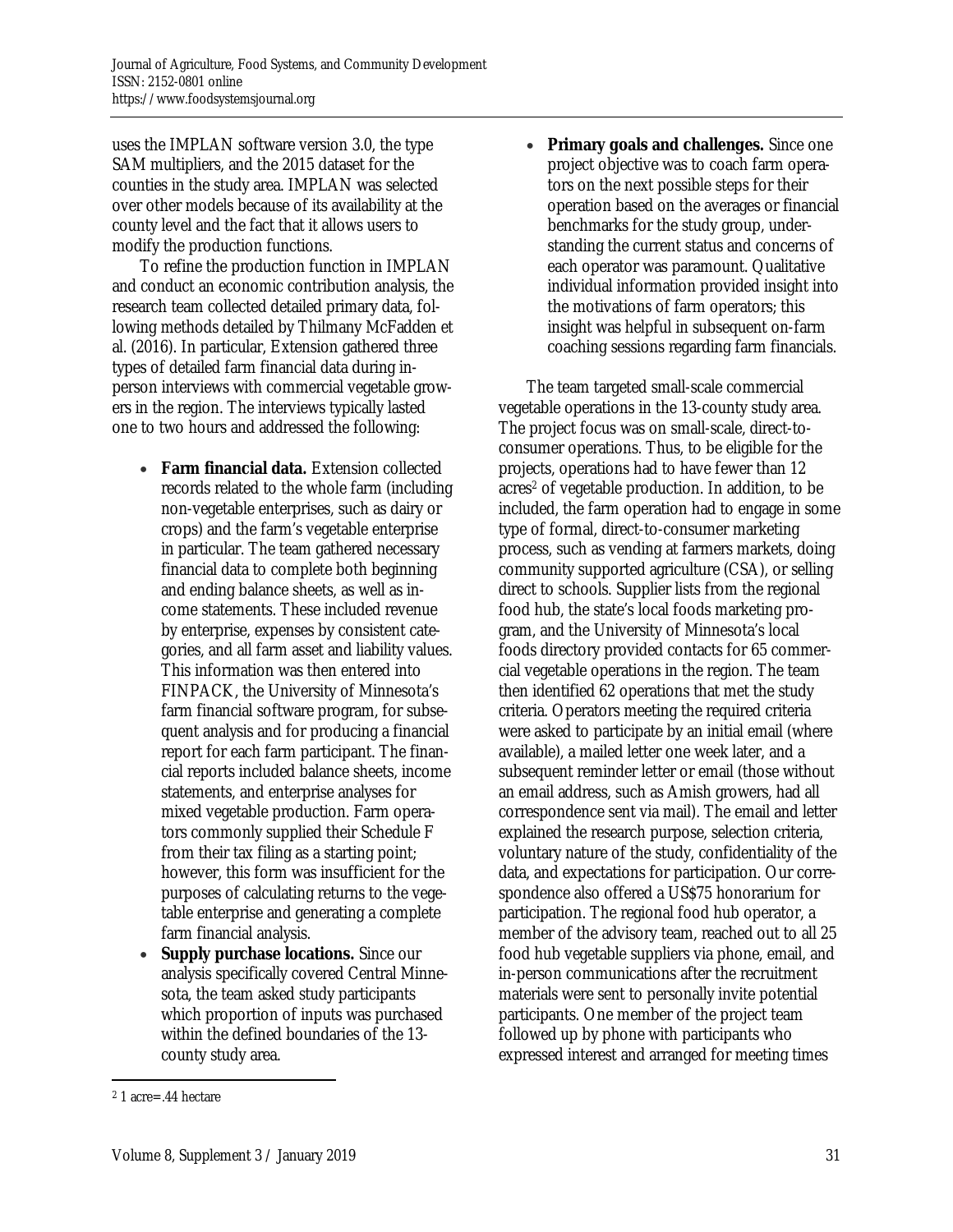with farmer operators willing to participate.

 Eleven operations completed the full interviews, representing an 18% response rate. Only one participant derived their sole income from farming, whereas all other participants had some type of off-farm income. Income measures alone, however, disguise the full-time nature of these operations in season. Participants reported spending on average 1,664 hours annually on vegetablerelated production and marketing (these hours do not include time spent on other farm enterprises). Overall farm size ranged between five and 160 acres; participants dedicated between a quarter acre and six acres to vegetable production. Apart from one retired couple––for whom vegetable production was a part-time endeavor––participating operations typically had one member of the farm household dedicated to full-time farm work in season who was supported by other part-time family labor. Generally, operator households mixed income from a wide variety of sources to support family living expenses, including full-time, off-farm employment, off-season part-time work, independent contracting, and other farm-related income, such as land rent.

## *Economic Impact Method*

The project used two production functions for vegetable operations in the Central Minnesota region. The first production function was the default production function from the IMPLAN model. The default production function reflects the sum of transactions for the entire vegetable industry and includes farms of all sizes and marketing channels. The second production function was for small-scale (less than 12 acres [4.9 ha]) and directto-consumer farms.

 Following the methods of Schmit, Jablonski, and Mansury (2013; 2016), we built a model in IMPLAN relying on the default production function and ratios of local spending. A second model was also built using the data collected for a smallscale vegetable farm and associated ratios of local spending.

 Once the two models were built, they could be used for comparison. To compare, the analyst applied an equal change of US\$1 million in sales to both the default and modified production

functions. Thus, the US\$1 million was selected for ease of comparison and because the figure is large enough to easily identify detailed differences between the results.

 This analysis included both a positive increase in demand (sales) in the local foods sector and a corresponding decrease in demand (sales) in the wholesale sector to account for the substitution effect. Accounting for the substitution effect is critical because most consumers do not purchase more vegetables when buying directly from the grower. Rather, they are substituting purchases from a grocery store or supermarket. Thus, the modeling process must include an accounting of lost grocery or supermarket sales. Many local food analyses use a dollar for dollar substitution ratio, assuming that one dollar spent with a local grower equates to one dollar of lost grocery store sales This, however, does not account for the price differential between local foods and wholesale products. Based on the work of Tuck et al. (2010), we assumed local foods would have a 25% greater value than wholesale prices and modeled the wholesale loss accordingly.

# **Results**

The 11 operations in this study grossed an average of US\$9,335 per acre in vegetable sales and retained an average of US\$4,192 per acre, after deducting annual cash expenses. Their average net return, after considering depreciation, was US\$2,199 per acre. The lion's share of vegetable sales (75%) came from direct marketing channels, such as farmers markets, farm stands, and CSA arrangements. Wholesale marketing channels, however, accounted for 25% of total vegetable sales.

 An analysis of the whole farm financial measurements, encompassing all enterprises (not only mixed vegetable production), showed a significant split between farms that made efficient use of their assets to realize returns and those that made a meager income for the size and extent of their operations. The operating farm profit of the top five operations was over 20%, whereas the bottom six had negative operating profits. The mix of farm income explains much of the difference; that is, the top performers had more farm-related income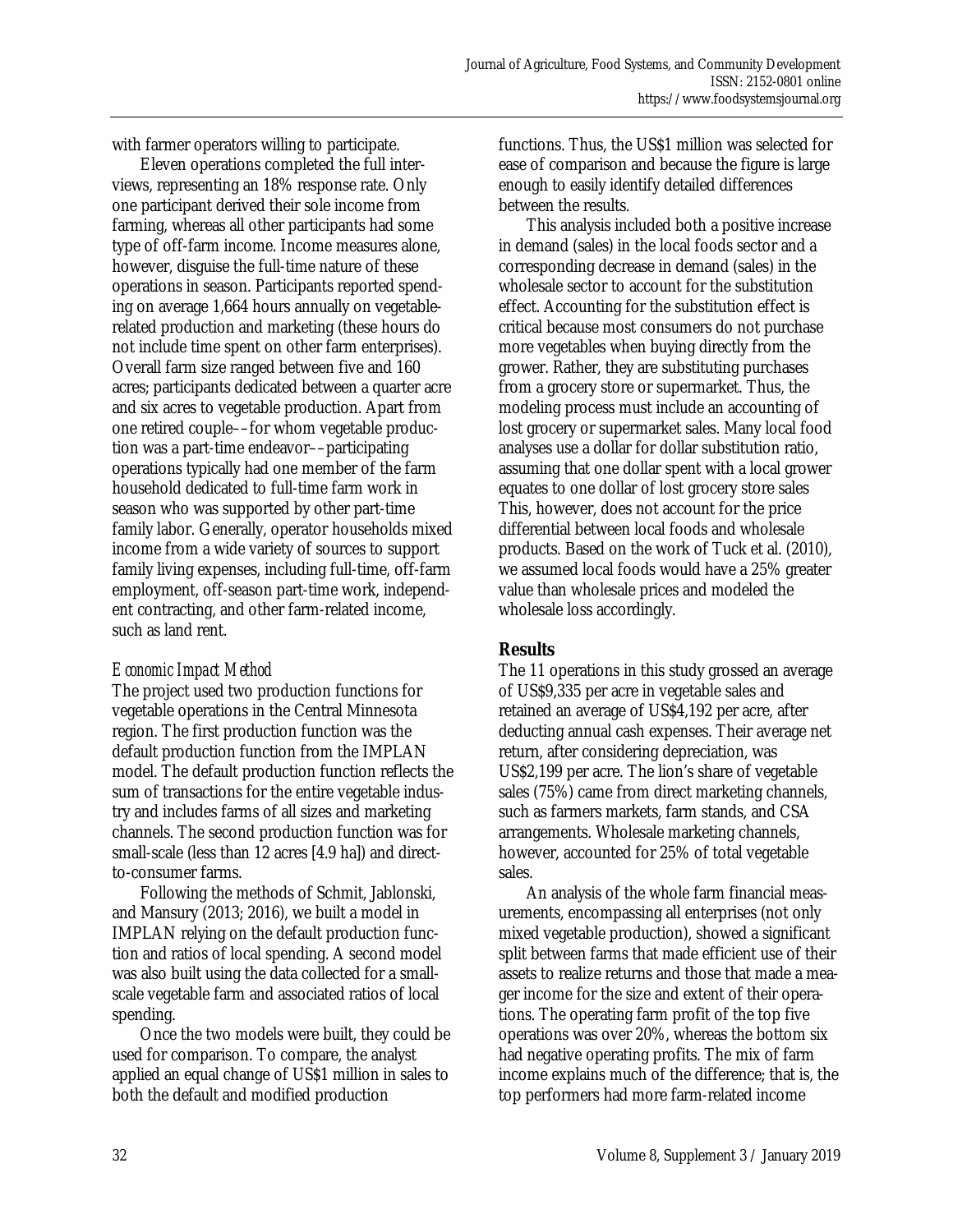sources and managed a wider mix of enterprises than bottom performers. Generally, the group as a whole was not overleveraged and had reasonable debt to farm ratios; all saw positive increases in net worth during 2014. Farm income, however, was not enough, in most cases, to cover family living expenses. Study participants garnered an average non-farm income of nearly US\$39,000 to support farm and family financial needs.

#### *Economic Impact*

The results indicate that the production function for the represented operations does differ from the default IMPLAN production function for vegetable production. Production function expenditures are divided into two main categories: intermediate purchases and value-added purchases. Intermediate purchases are for the supplies that go into the production process. Value-added purchases include employee compensation, proprietor income, indirect business taxes, rents, royalties, and dividends. In the IMPLAN model, total output equals the sum of intermediate purchases plus value-added purchases. This is due to the requirement that the

transaction table be balanced, as explained earlier.

 To highlight the relative differences between the two production functions, the authors used one dollar of sales in each scenario. For every one dollar of output generated, the producers represented in the study spent 63 cents on intermediate inputs and 37 cents on value-added inputs. Primary intermediate input expenses included purchases from other agricultural producers and wholesale trade. The primary value-added expenditure was for labor income. Vegetable producers in IMPLAN's default production function spent 61 cents on intermediate inputs and 39 cents on value-added inputs. A key difference was in labor income, with the default agricultural producers spending 36 cents on labor versus 34 cents for the represented sample. This difference may be the result of many of the represented sample producers reporting that they did not pay themselves a salary for the time they invested.

 Comparing intermediate input expenditures, there are clear differences between the study's production function and the default production function for vegetables in IMPLAN (see Table 1).

|                                                      | Sample production function<br>(US\$) | Default IMPLAN for vegetable<br>production function (US\$) |
|------------------------------------------------------|--------------------------------------|------------------------------------------------------------|
| Intermediate Inputs                                  | \$0.625                              | \$0.608                                                    |
| Agriculture, Forestry, Fishing, and Support Services | \$0.219                              | \$0.194                                                    |
| Utilities                                            | \$0.016                              | \$0.011                                                    |
| Manufacturing                                        | \$0.037                              | \$0.242                                                    |
| Wholesale Trade                                      | \$0.112                              | \$0.048                                                    |
| Transportation and Warehousing                       | \$0.076                              | \$0.024                                                    |
| Finance and Insurance                                | \$0.060                              | \$0.025                                                    |
| Real Estate and Rental                               | \$0.003                              | \$0.036                                                    |
| <b>Professional Services</b>                         | \$0.041                              | \$0.007                                                    |
| <b>Educational Services</b>                          | \$0.006                              | \$0.001                                                    |
| <b>Other Services</b>                                | \$0.055                              | \$0.003                                                    |
| All Other Industries                                 | \$0.000                              | \$0.017                                                    |
| Value Added                                          | \$0.376                              | \$0.394                                                    |
| Labor Income                                         | \$0.344                              | \$0.358                                                    |
| <b>Indirect Business Taxes</b>                       | \$0.032                              | \$0.001                                                    |
| Other Property Type Income                           | \$0.000                              | \$0.035                                                    |
| Total                                                | \$1.00                               | \$1.00                                                     |

Table 1. Purchases per Dollar of Sales, Sample Production Function vs. Default Production Function for Central Region of Minnesota

Sources: U of M Extension calculations (sample production functions); and IMPLAN default production function for vegetables.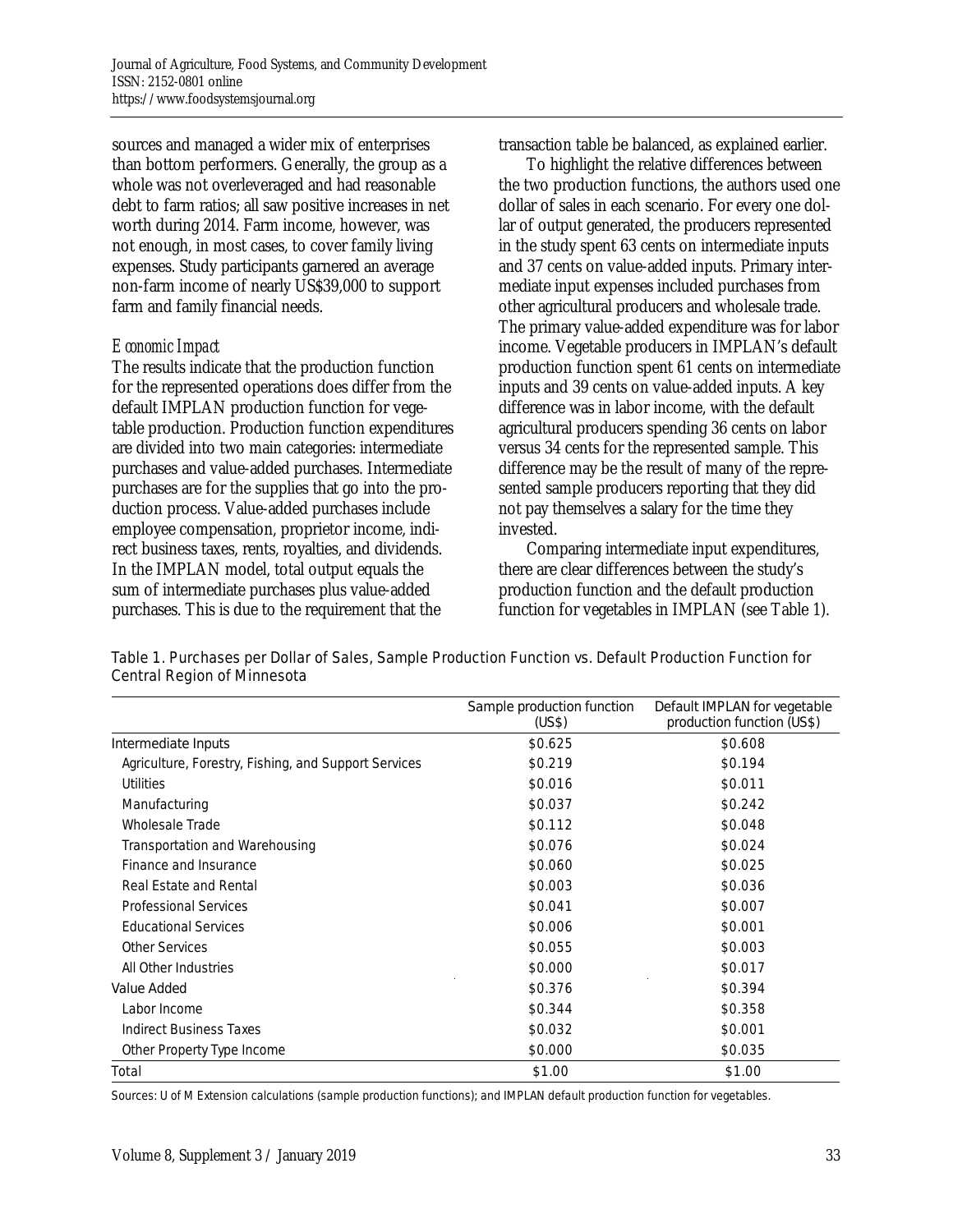The primary difference between the production function of the sample operations and the default IMPLAN production function included the following:

- **Agriculture, forestry, fishing, and support services.** Central Minnesota sample farmers spent, on average, about 2.5 cents more per dollar on purchases from other agricultural producers.
- **Manufacturing and wholesale trade.**  Sample farmers made a significantly lower percentage of purchases from the manufacturing industry than the wholesale trade industry. This may be partially explained by differences in classifications by the analyst—e.g., what IMPLAN views as a manufacturing purchase may be categorized as a wholesale trade purchase by the modeler. Another likely explanation is that the IMPLAN default operations made more investments in expensive equipment, which would be categorized as a purchase from the machinery manufacturing sector.
- **Transportation and warehousing.** On a per-dollar basis, the sample farmers spent three times as much on transportation and warehousing costs than the default IMPLAN production function.
- **Real estate and land rental.** Sample operators spent noticeably less on real estate rental. Sample farmers typically owned the land used in production. The IMPLAN production function, however, included more farmers active in renting additional land for production.
- **Services.** On average, the sample operators also spent more on services. A fraction of this difference may be attributed to the advertising costs for small-scale producers to reach their target audience.

# *Measuring Economic Contribution Using a Modified Production Function*

Using the modified production function, the model estimates that one million dollars in sales by the sample farmers will generate US\$1.6 million in the regional economy (the 13-county study area) (Table 2). The same US\$1 million in sales will support US\$568,600 of labor income and 100 jobs. It should be noted, however, that the input-output model counts any job (even part-time) as one job. Study participants employed, on average, 2.7 people, all of whom worked part-time. Comparatively, using the default IMPLAN production function, US\$1 million in sales will generate US\$1.4 million in the local economy, support US\$506,600 of labor income, and support nine jobs.

|                      | Sample production function<br>(US\$) | Default IMPLAN production<br>function for vegetables (US\$) |
|----------------------|--------------------------------------|-------------------------------------------------------------|
| Output               |                                      |                                                             |
| <b>Direct</b>        | \$1,000,000                          | \$1,000,000                                                 |
| Indirect and Induced | \$608,000                            | \$375,450                                                   |
| Total                | \$1,608,000                          | \$1,375,450                                                 |
| Employment           |                                      |                                                             |
| <b>Direct</b>        | 95                                   | 6                                                           |
| Indirect and Induced | 5                                    | 3                                                           |
| Total                | 100                                  | 9                                                           |
| Labor Income         |                                      |                                                             |
| <b>Direct</b>        | \$376,000                            | \$394,000                                                   |
| Indirect and Induced | \$192,600                            | \$112,600                                                   |
| Total                | \$568,600                            | \$506,600                                                   |

#### Table 2. Economic Contribution of US\$1 Million in Sales, Sample Operations versus Default IMPLAN Production Function, in the 13-county Region

Estimates by University of Minnesota Extension.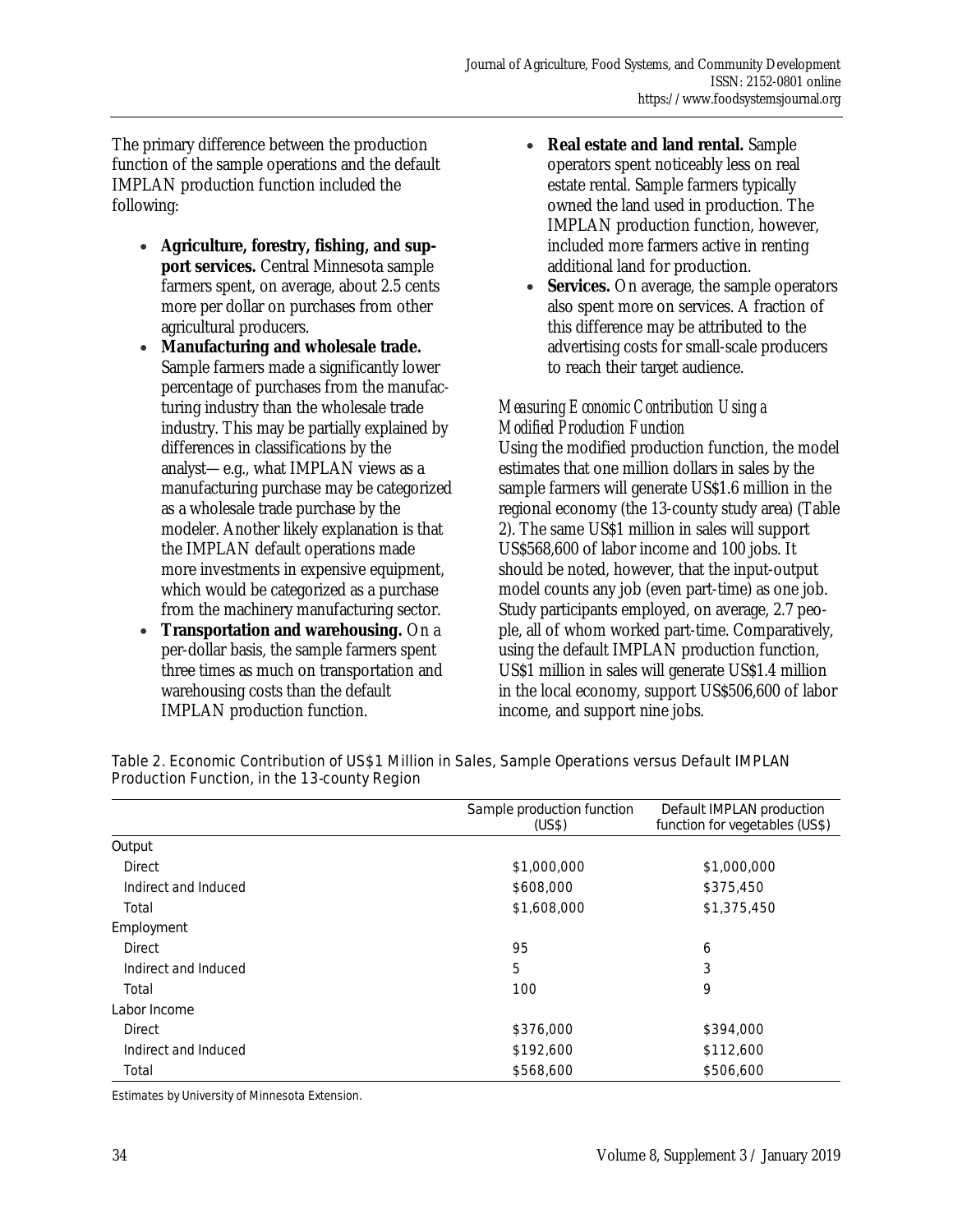# **Discussion**

The modified production function predicted a higher per-dollar economic impact than the default IMPLAN production function. This indicates that the small-scale, direct-to-consumer vegetable operations may have a greater impact on regional businesses than larger-scale, direct-to-wholesale operations, per dollar of output.

 However, the quality of any economic impact analysis depends on the primary data that modifies or reflects the "ground truth" of an input-output model. The greatest difficulty in conducting this study was recruitment. In a 13-county area with an estimated 65 commercial vegetable producers, 11 agreed to participate. Even with the incentive of receiving a US\$75 honorarium, business coaching, and custom data analysis for their farm, operators shied away, most often citing privacy issues. Researchers trying to collect valid and robust data are left to balance the trade-offs of personal interviews versus written or online surveys. While interviews, with both parties examining financial records together, may yield more accurate and detailed data from participants, they may seem too intrusive for some participants; further, interviews require a considerable investment of resources for researchers. A written or online survey may be viewed as more accessible and less intrusive, but given the complexity of farm financial data, may not yield the highest level of accuracy and detail.

 The value of this research, despite the limited sample size, is two-fold. First, it demonstrates that changes to the production function to reflect local conditions can indeed affect relative impacts. The

results appear to indicate that small-scale, direct-toconsumer vegetable operators spend differently for inputs and spend more locally compared to the model default. These findings were consistent with those from Cornell's study (Schmit et al., 2013; 2016). By following their recommendations for future research––namely a micro-level approach on a single production sector––our study reinforced their findings. Collecting the necessary data and incorporating them into an input-output model may help local food advocates better state their case that local food producers have significant and differential economic impact in their regions.

 Second, this research project demonstrates how the fundamentals of the local food economics toolkit can be implemented in a region or subregion of a state. It also shows how the collaboration of a project team (local production specialists, farm-business management specialists, and an economic impact analyst) can modify the analysis to improve accuracy.

# **Acknowledgments**

The authors would like to thank the full Extension team, farmer study participants, and advisory team which contributed to the research and made the project a success. The Extension team included Beth Berlin, Merritt Bussiere, Rob Holcomb, Randy Nelson, and our editor, Elyse Paxton. The advisory team included Lisa Baker, Arlene Jones, Kathy Zeman, and Molly Zins. Per our research agreement on confidentiality, farmer participants shall remain nameless, but you know who you are, and your contributions were greatest of all.

#### **References**

- Becot, F., Conner, D., Imrie, D., & Ettman, K. (2016). Assessing the impacts of local hospital food procurement: Results from Vermont. *Journal of Foodservice Management & Education, 10*(1), 1–7. Retrieved from https://www.fsmec.org/wp-content/uploads/2016/08/10-1-Becot.pdf
- Benson, M., Niewolny, K., & Rudd, R. (2014). *An evaluation of program, training, and resource needs of Virginia beginning farmers and ranchers: Virginia beginning farmer and rancher coalition program*. Virginia Cooperative Extension. Retrieved from https://vtechworks.lib.vt.edu/bitstream/handle/10919/56050/AEE-81.pdf
- Conner, D. S., Knudson, W. A., Hamm, M. W., & Peterson, H. C. (2008). The food system as an economic driver: Strategies and applications for Michigan. *Journal of Hunger and Environmental Nutrition, 3*(4), 371–383. https://doi.org/10.1080/19320240802528849
- Crompton, J. L. (1995). Economic impact analysis of sports facilities and events: Eleven sources of misapplication. *Journal of Sports Management, 9*(1), 14–35. https://doi.org/10.1123/jsm.9.1.14
- Hastings, S. E. & Brucker, S. M. (1993). An introduction to input-output analysis. In D. M. Otto & T. G. Johnson (Eds.), *Microcomputer-based input-output modeling: Applications to economic development* (pp. 1–27). Boulder, CO: Westview.